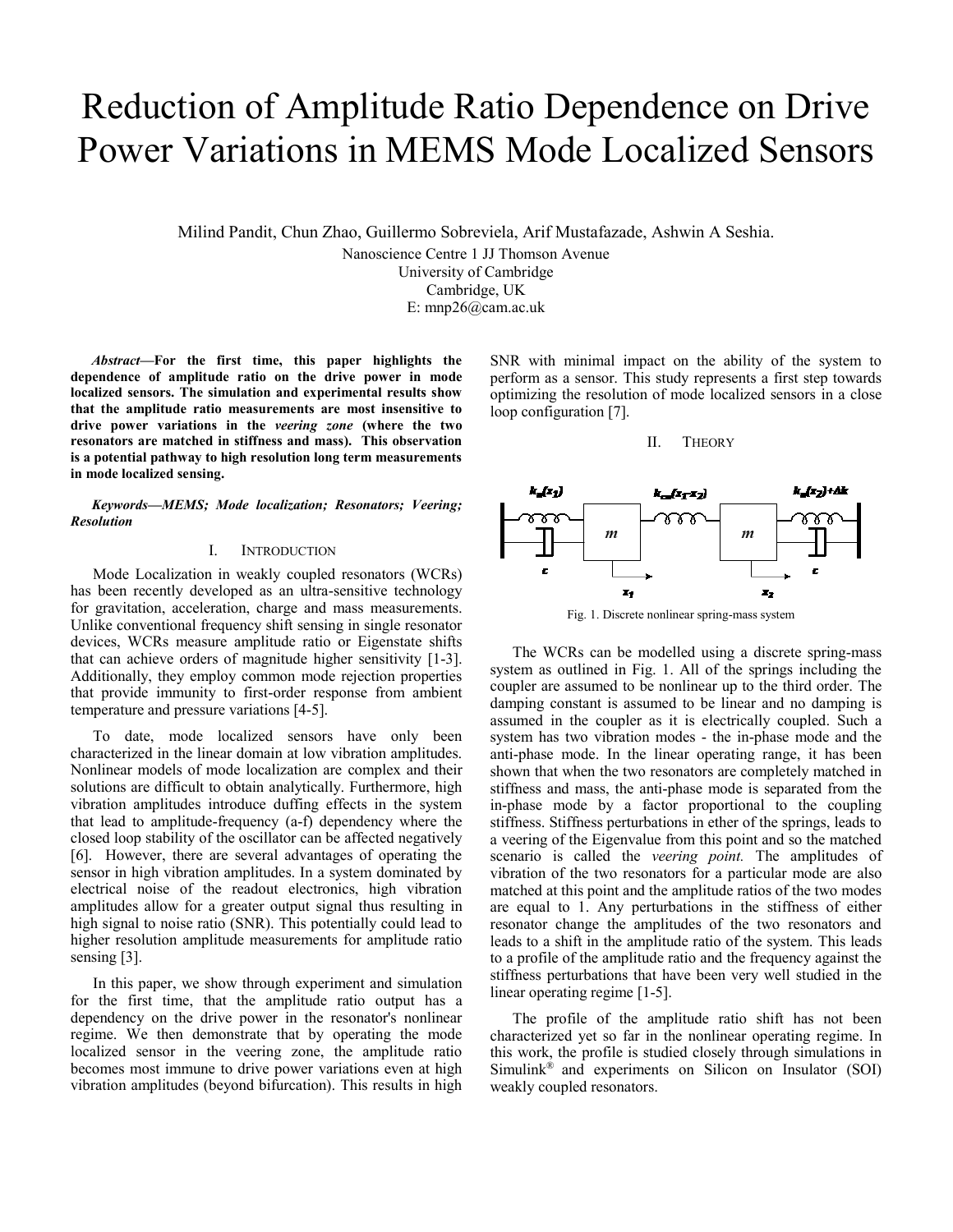

Fig. 2. Simulation results of amplitude ratio at two drive voltages across a range of stiffness perturbations

The nonlinear springs, mass and damper are used to create a simple nonlinear model in Simulink® based on transfer function analysis. The drive amplitude  $(V_d)$  is changed from 20mV to 125mV while maintaining a coupling voltage of 15V. The response is shown in Fig. 2.

The simulation for the first time shows that the amplitude ratio is a function of the AC drive voltage. This introduces a potential issue where amplitude noise in drive voltage can be converted in the form of amplitude ratio variation, hence reducing the resolution. Based on this observation, we are able to extend the expression of amplitude ratio noise as follows [3]:

$$
\langle \frac{X_1}{X_2} \rangle^2 = \left| \frac{X_1}{X_2} \right|^2 \left[ \left( \frac{X_{n,1}}{X_1} \right)^2 + \left( \frac{X_{n,2}}{X_2} \right)^2 \right] + f\left( \langle V_{n,d} \rangle^2 \right) \tag{1}
$$

In (1),  $\langle X_1/X_2 \rangle$  is the noise of amplitude ratio,  $X_{n,1}$  and  $X_{n,2}$  are the amplitude noise of resonator 1 and 2 respectively. The additional term  $f(\langle V_{n,d} \rangle)$  represents the conversion between the drive power variations to amplitude ratio noise. By operating the resonators in nonlinear regime, the terms  $|X_{n,1}/X_1|$  and  $|X_{n,2}/X_2|$  can be reduced. However, to achieve higher resolution measurements, a reduction in the additional term of  $f(\langle V_{n,d} \rangle)$  is required.

It can be noticed that the amplitude ratio dependence on drive amplitude is less prominent near the veering area ( $|\Delta k| \le$ 0.5). Thus, operating the sensor in the veering region allows for reduction in  $f(\langle V_{n,d} \rangle)$  and potentially increase the resolution of the sensor. This trend is shown in both the modes and is not restricted to any features found in a particular mode. To verify this effect seen in the simulation results, further experiments are performed.

#### IV. EXPERIMENTAL SETUP

The optical micrograph of the device used for the experiment is shown in Fig. 3. Two Double Ended Tuning Fork (DETF) MEMS resonators are electrically coupled using DC voltage between their capacitive plates. Resonator 1 is



Fig. 3. Optical micrograph of the device

driven capacitively from the drive electrode with a combination of an AC voltage and a DC polarising voltage. The two sense electrodes sense the mechanical vibration of the two resonators  $(X_1)$  and  $(X_2)$ . Negative stiffness perturbations are added on resonator 2 by sweeping the dc bias on the perturbation electrode. The sense current from  $(X_1)$  is fed through Zurich Instruments PLL (MFLI) to close the loop on resonator 1 while resonator 2 is driven through the coupler. The nominal resonant frequency of the device is 250 kHz.

## V. EXPERIMENTAL RESULTS

The resonator system was operated in vacuum to maximize the quality factor. The coupling voltage is set to 8V. Stiffness perturbations are applied on resonator 2 while measuring the amplitude and frequency data of the resonators. The AC drive voltage is changed from 20mV to 50mV and 70mV to reflect the linear drive amplitude ( $\Delta f_{peak}/f_{3db} \sim 0$ ), critical drive amplitude ( $\Delta f_{peak}/f_{3db}$ ~0.5) and nonlinear drive amplitude  $(\Delta f_{peak}/f_{3db}\sim 1)$  of the resonator system respectively. These results are plotted in Fig. 4 and the percentage variations are



Fig. 4. Comparison of Amplitude Ratio at different drive voltages across a range of stiffness perturbations